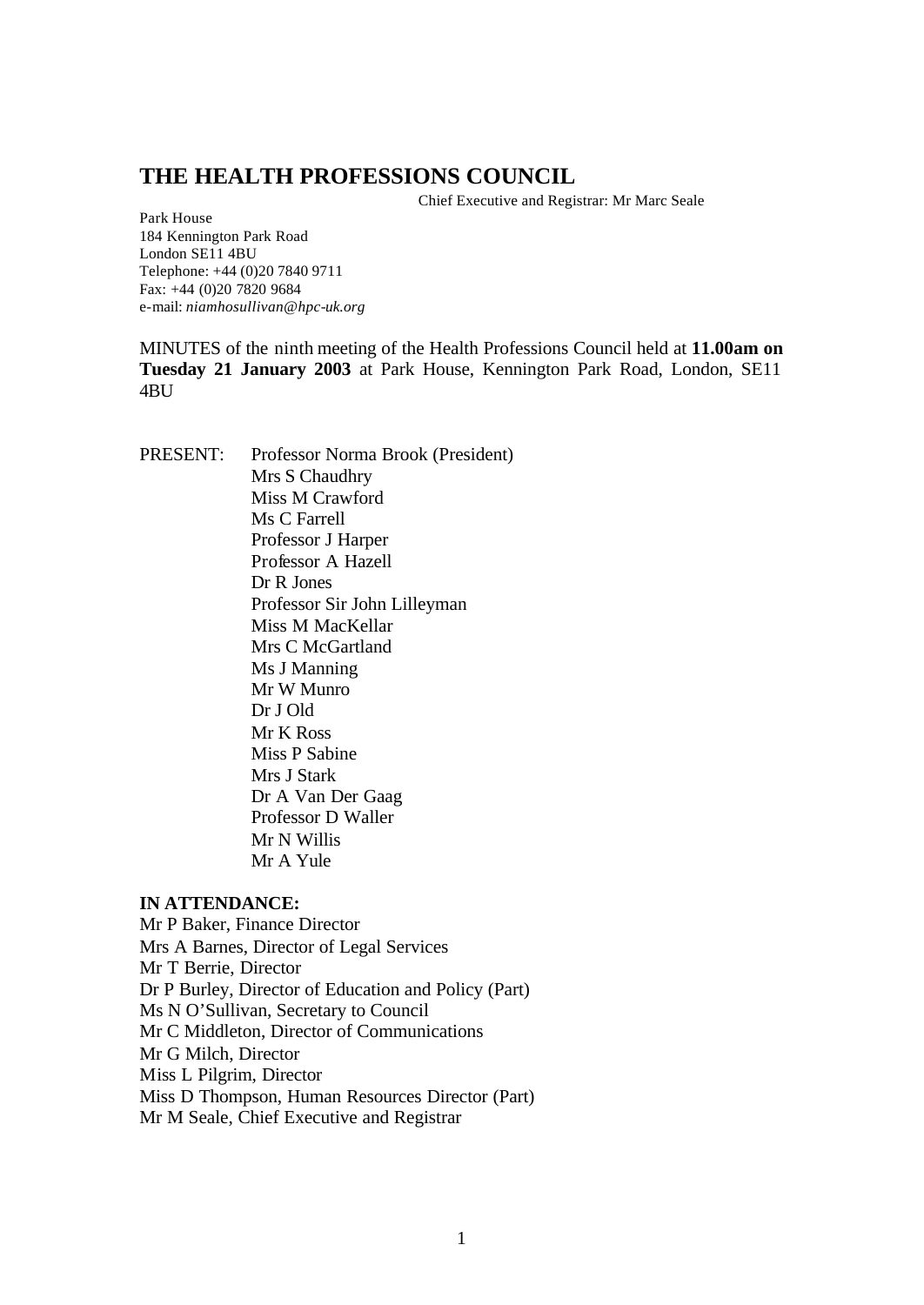#### **Item 1.03/1 INTRODUCTION AND WELCOME**

Professor Brook welcomed Ms C Holmes, Miss T Owen, Mrs R Mead and Ms R Sutton, Mr A Wainright, Miss G Woods non-Council members, who were attending the meeting.

#### **Item 2.03/2 APOLOGIES FOR ABSENCE**

Apologies for absence were received from the following Council members: Mr R Clegg, Miss A Foster, Professor J Lucas, Mr C Lea, Mrs B Stuart

#### **Item 3.03/3 APPROVAL OF AGENDA**

The Council agreed the agenda.

#### **Item 4.03/4 MINUTES**

It was agreed that the minutes of the eighth meeting of the Health Professions Council be confirmed as a true record and signed by the President.

#### **Item 5.03/5 MATTERS ARISING**

- 5.1 Item 5 Minutes of the Finance and Resources Committee
- 5.1.1 Professor Brook reminded members that they should indicate their availability to attend a financial training day on Thursday 30 January 2003 as soon as possible.
- 5.2 Item 2 Update to the Council on European Directives EEC/89/48 and 92/51
- 5.2.1 The Council noted that a copy of the letter to the European Commission and the reply to that letter from Mr J Stoodley had been included in the papers at agenda item 14.
- 5.3 Item 9 Council Members Performance and Development Review System
- 5.3.1 Professor Brook thanked Ms Farrell for preparing a paper on Council objectives and the criteria for sound judgement. These had been circulated to Council members and a number of comments had been received. Those members who wished to make further comments were requested to do so as soon as possible.
- 5.3.2 Miss Thompson would be circulating a paper on the workings of the performance and development review system in the near future with a view to implementation in February 2003.

#### **Action: DT**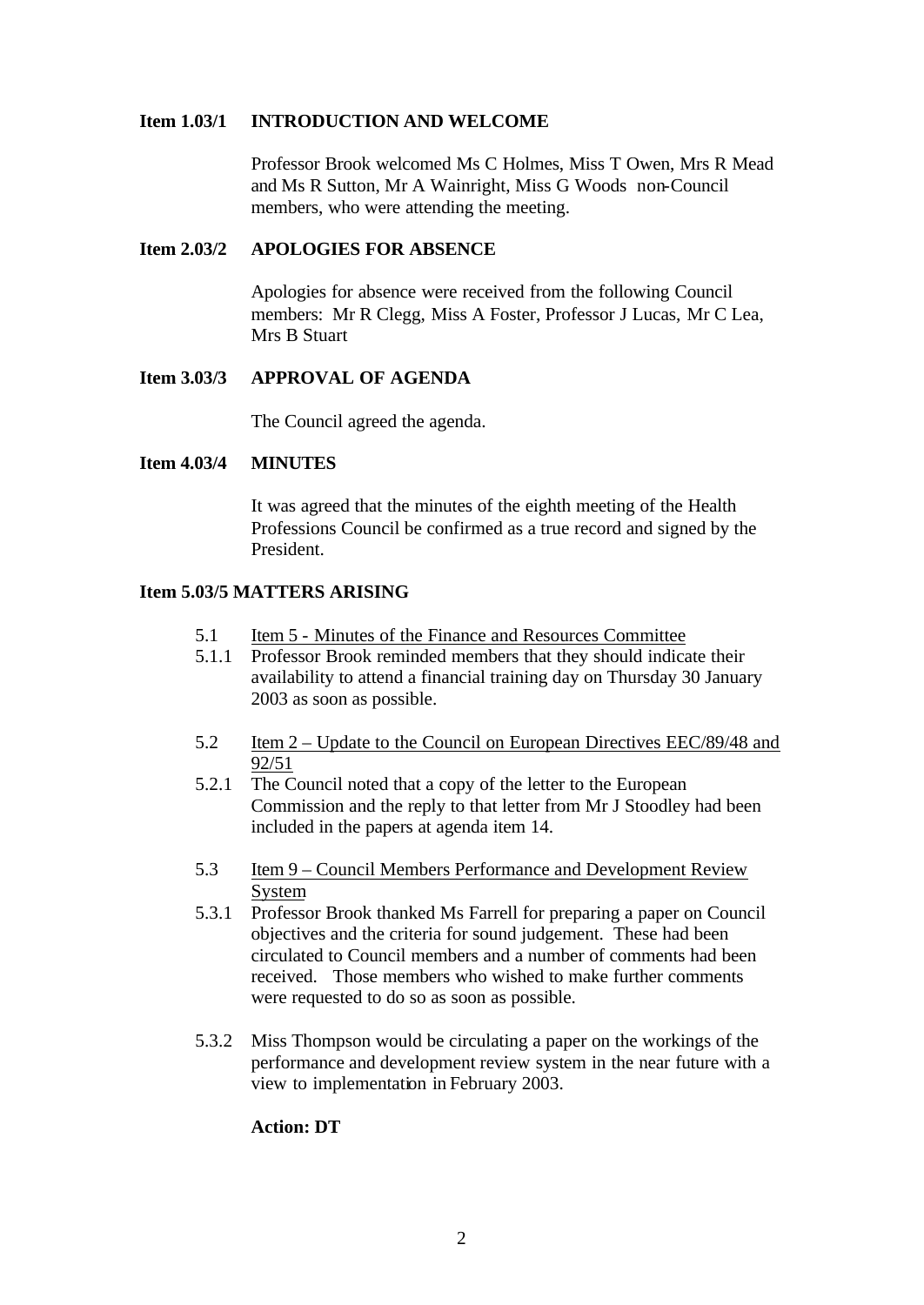- 5.4 Consultation Papers Received Since the Last Meeting
- 5.4.1 Ms Farrell noted that she had studied the Department of Health consultation on the General Medical Practice and Specialist Medical Education Training and Qua lifications Order 2003. She noted that this was a useful document but did not have any other major comments to make.
- 5.5 Item 5 Minutes of the Communications Committee held on 18 November 2002
- 5.5.1 The Council noted that a letter had been sent to representatives in Northern Ireland suggesting an event to be held in 2003.
- 5.5.2 The Council also that Ms Manning had been invited to join the Communications Committee.
- 5.5.3 A booklet would be produced by the end of March 2003 which would contain the standing orders of all statutory and non-statutory committees.

#### **Action: LP**

### **Item 6.03/06 PRESENTATION FROM PROFESSOR SIR JOHN LILLEYMAN – CONTINUING PROFESSIONAL DEVELOPMENT**

- 6.1 The Council received a presentation from Professor Sir John Lilleyman on the subject of Continuing Professional Development (CPD).
- 6.2 Professor Lilleyman had chaired the Academy of Medical Royal Colleges Directors of CPD Committee.
- 6.3 Professor Lilleyman noted that it had been very apparent during the consultation that Continuing Professional Development was a major cause for concern among registrants many of whom felt that it would be expensive and time-consuming.
- 6.4 The medical profession had six years experience of CPD and could share problems and successes with other professions. Medical Education was a continuing process of lifelong learning. Continuing Professional Development had emerged out of Continuing Medical Education and was an important tool in gaining and maintaining public confidence and underpinning clinical governance. Doctors were required to undertake CPD by the General Medical Council (GMC) and by their employer as part of their annual appraisal and under the rules of clinical governance.
- 6.5 The GMC tentative definition of CPD was that it was a continual process to allow doctors to develop attitudes, skills and knowledge to support standards of practice. A new feature of the scheme was that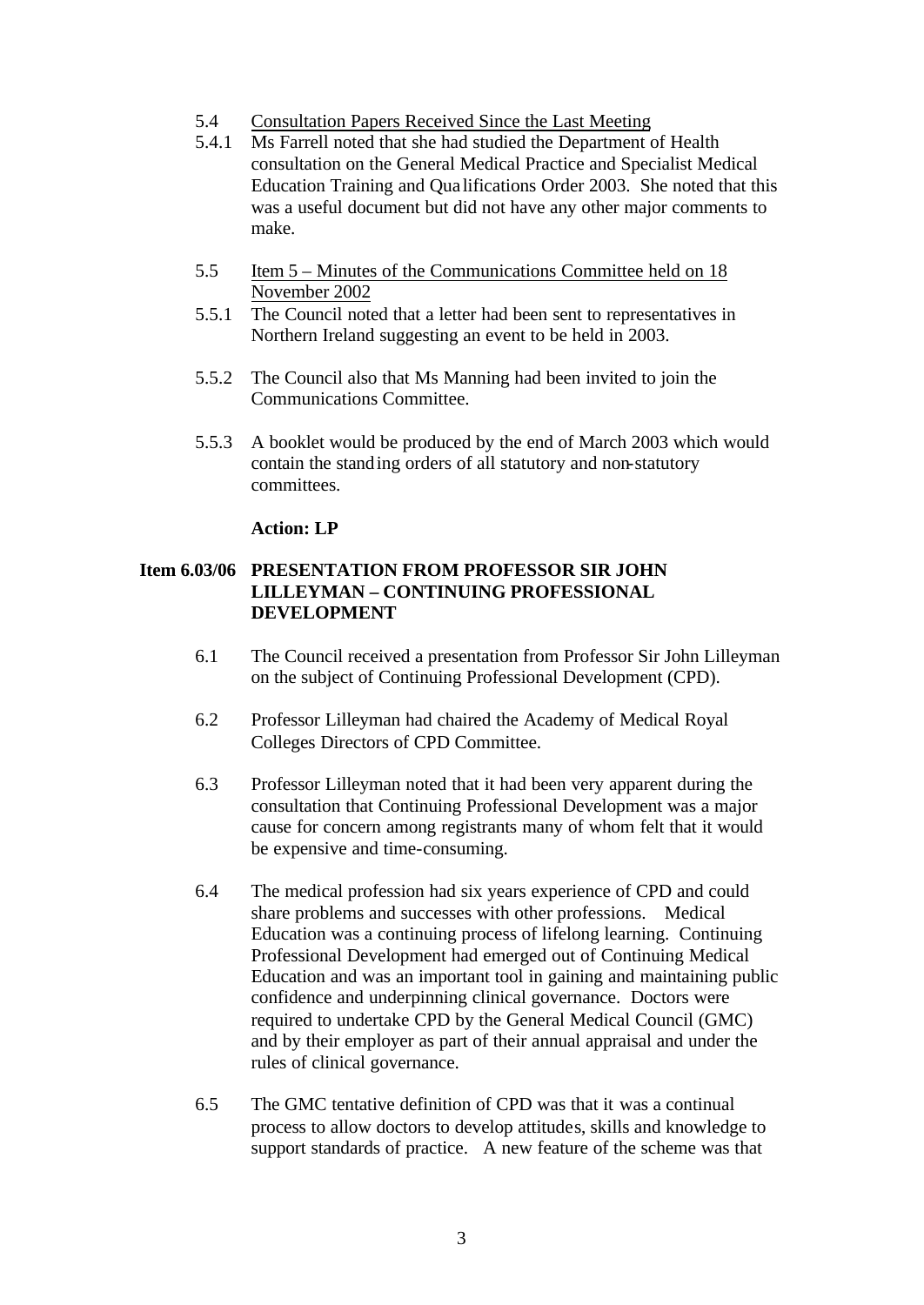doctors had to define, recognise and collect the evidence that they were undertaking CPD.

- 6.6 The Royal Colleges had implemented CPD schemes and provided guidance and an administrative framework to collect evidence and some form of quality assurance. The Royal Colleges issued guidance on areas which would be regarded as relevant CPD but the individual doctor was given the freedom to collect what they felt was relevant. CPD was based around a system of credits which were for the most part self-policed and self-audited. The Royal Colleges conducted random audits to check the evidence collected and if this was appropriate to the practice of the doctor concerned.
- 6.7 There were 8 central planks to good clinical care: These were as follows:

(i) Good Clinical Care Be there and be conscientious

(ii) Maintaining Good Medical Practice Keeping up to date

(iii)Teaching and Training Making assessments/references

(iv) Relationships with Patients Obtaining consent Confidentiality Communication

(v) Dealing with Problems Badly Performing Colleagues Complaints/litigation

(vi) Working with Colleagues Team working Cover Arrangements

(vii) Probity Research Conflicts of Interest Money

(viii) Health Danger to Patients

6.8 It was likely that the HPC's role in the implementation of CPD would be to take part in the quality assurance process. The HPC would probably work with the professional bodies in this. An area of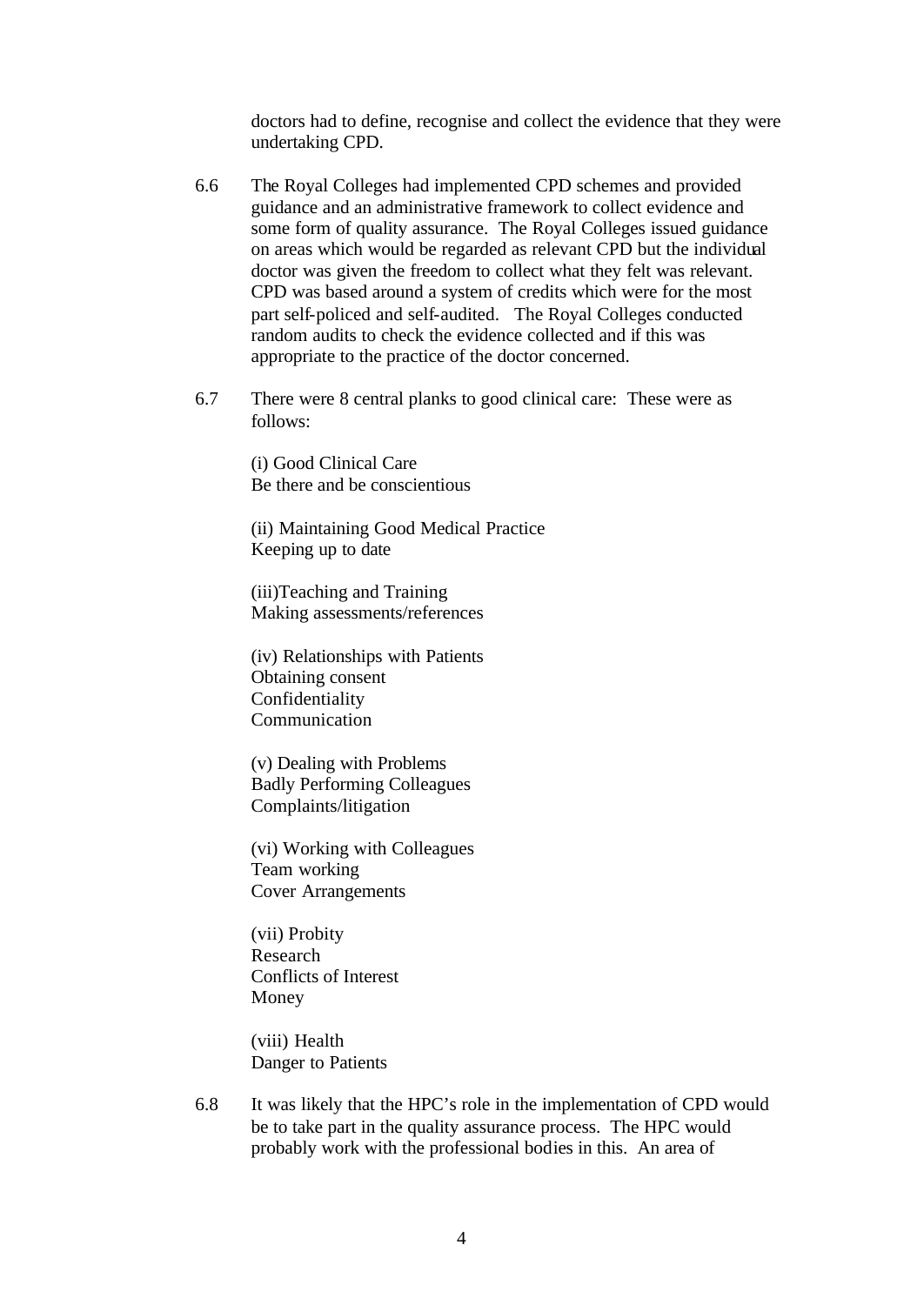difficulty was the quality assurance of outcomes i.e. had CPD actually improved the registrants practice.

- 6.9 The Council noted that a major area of concern to registrants was that those who were not gaining clinical experience but who were working in other areas such as management or research would be struck off the register because they could not provide evidence of CPD in clinical practice.
- 6.10 A concern to Prosthetists and Orthotists was that those practicing in one area of their profession i.e. prosthetics or orthotists would be unable to provide evidence of CPD in the other area and would no longer be able to call themselves a Prosthetist or an Orthotist.
- 6.11 The Council noted that there was concern among registrants that those who wished to take a career break would be unable to keep up their CPD. It also noted that the Order in Council gave the HPC the power to require individuals wishing to come back onto the register to undertake a period of retraining.
- 6.12 The Council agreed the Education and Training Committee should establish a professional liaison group to consider CPD and to report back to the Council.

# **Action: ETC**

#### **Item 7. 03/07 PRESIDENT'S REPORT**

- 7.1 Professor Brook noted that she had attended a number of statutory and non-statutory committee meetings.
- 7.2 A meeting had been held with the Chartered Society of Physiotherapy to discuss the issue of Joint Designated Authority. The Department of Trade and Industry had written to the HPC stating that the HPC was the only designated authority for considering applications from overseas applicants.
- 7.3 A meeting had been held with representatives of the S.M.A.E institute and the Institute of Chiropody.
- 7.4 Professor Brook noted that she had addressed the annual conference of the Society of Radiographers who had requested a reduced fee for part-time practitioners and had expressed concerns regarding CPD.
- 7.5 Professor Brook noted that a meeting had been held to discuss the establishment of a Joint Validation/Quality Assurance Committee between the HPC and the British Dietetic Association (BDA). Work was underway to develop this committee.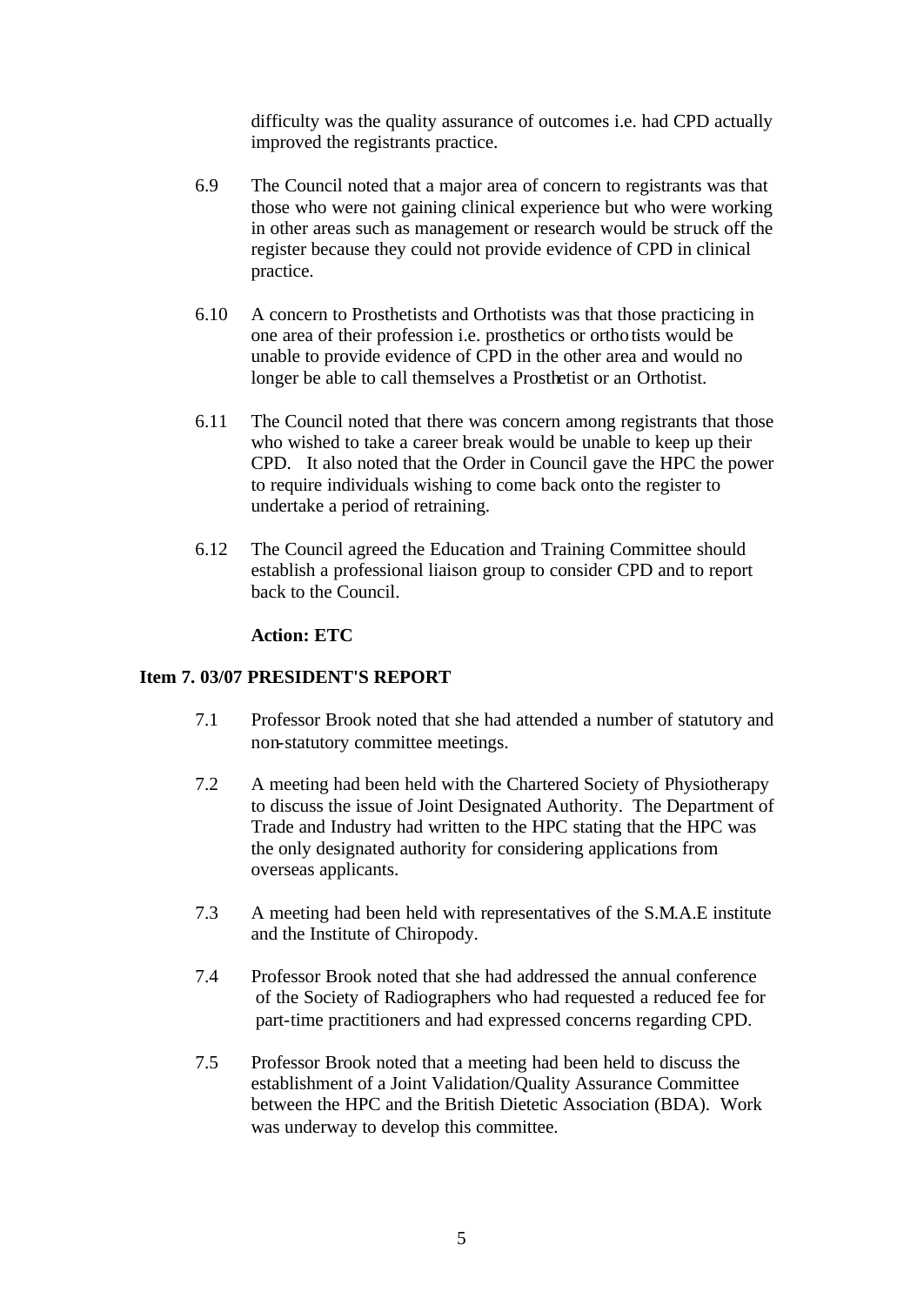7.6 Finally Professor Brook noted that meetings had been held with a number of professions wishing to be regulated by the HPC.

# **Item 8.03/08 CHIEF EXECUTIVE'S REPORT**

- 8.1 The Council received the January 2003 Chief Executive Operational Report.
- 8.2 Efforts were underway to fix a date for an event in Northern Ireland.
- 8.3 To date 897 applications had been received under the partner initiative. As yet no information was available on the breakdown of applications across the professions however Miss Thompson would make that information available by Monday 27 January 2003. It was predicted that a core group of partners would be in place by 1 April 2003, of which it was likely that the many would come from existing partners. The Council would be following the guidance laid down by the Commission for Public Appointments on the interviewing, training and assessment of partners. Council members would be involved in shortlisting and interviewing partners.
- 8.4 The Council noted that it would be useful to have an indication of dates to keep free for interviews as soon as possible.
- 8.5 The Council noted that certain provisions of the Health Professions Order 2001 had come into force on 22 January 2003 and that the working groups were now committees
- 8.6 The Council resolved that the present members of the investigating, health and conduct and competence working groups be appointed for the time being as members of the investigating, health and conduct and competence committee respectively.

#### **Item 9.03/09 REGULATION OF NEW PROFESSIONS BY THE HPC**

- 9.1 The Council received a paper from the Executive.
- 9.2 The Council noted that Article 3 (17) of the Health Professions Order 2001 required the HPC to make a recommendation to the Secretary of State concerning any profession which in its opinion should be regulated. The HPC was also required to give guidance on the criteria to be taken into account in determining whether a profession should be regulated.
- 9.3 There were two ways in which a profession could be regulated. It would be regulated as a separate profession or as a separate part of a profession which was already regulated by the HPC. The Council would decide which was appropriate for each profession.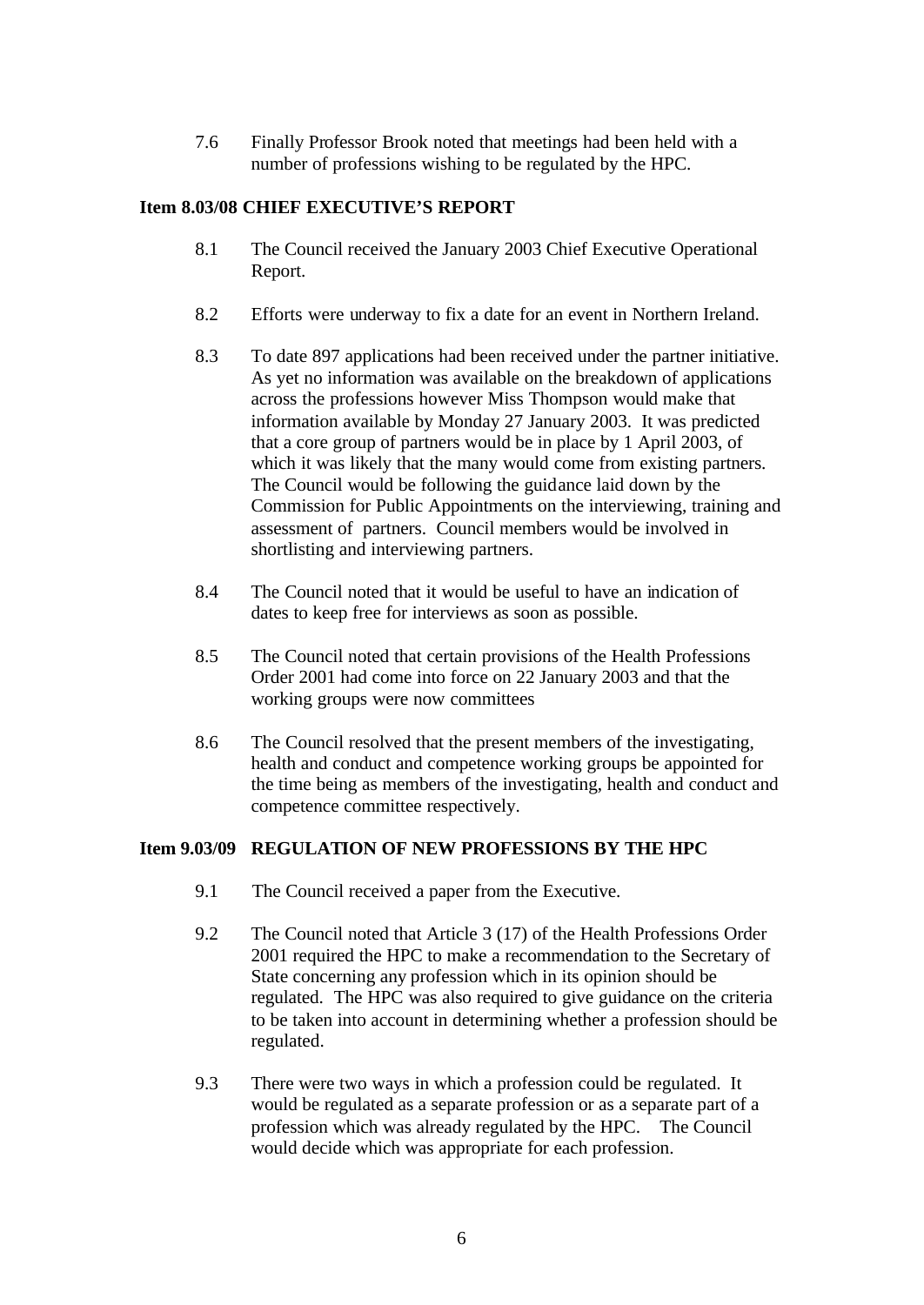- 9.4 An application form and guidance notes were therefore being drafted by the Executive for use by professions seeking to be regulated by the HPC. This would be presented to the Council meeting on 7 March 2003 for review and approval.
- 9.5 It was suggested that a Council member should act as a mentor for each profession seeking to come into regulation. The role of the mentor would be to guide the applicant through the application process and to provide relevant information regarding the HPC. A mentor could be either a registrant or lay member.
- 9.6 The Council agreed the process outlined in the paper.
- 9.7 The Council agreed to invite a Council member to act as a mentor for the Operating Department Practitioners.
- 9.8 The Council noted that Professor Waller had volunteered to act as a mentor for the Psychologists and that Mr Willis had volunteered to act as a mentor for the Operating Department Practitioners.

# **Item 10.03/10 THE CERTIFICATE OF COMPETENCE FOR INTERNATIONALLY TRAINED MEDICAL LABORATORY TECHNICIANS**

- 10.1 The Council received a paper from the Executive.
- 10.2 From 1 April 2002 the Institute of Biomedical Science (IBMS) was given the power by the Privy Council to issue Certificates of Competence to UK applicants. This followed an initial assessment of an applicant's educational qualifications, a defined period of training in an approved laboratory, completion of a log book and the passing of an oral examination at the end of the training period.
- 10.3 A Professional Liaison Group meeting was held on 3 December 2002 to explore the possibility of the IBMS undertaking a similar process for international applicants as they currently did for UK applicants.
- 10.4 The Council expressed concern that the proposed change would create a situation whereby the procedure for medical laboratory technicians applying from overseas would differ from that used for other professions.
- 10.5 The Council agreed that the procedure for the registration of internationally trained applicants should remain unchanged.

### **Item 11.03/11 STANDARDS OF PROFICIENCY FOR SAFE AND EFFECTIVE PRACTICE**

11.1 The Council received a paper from the Executive.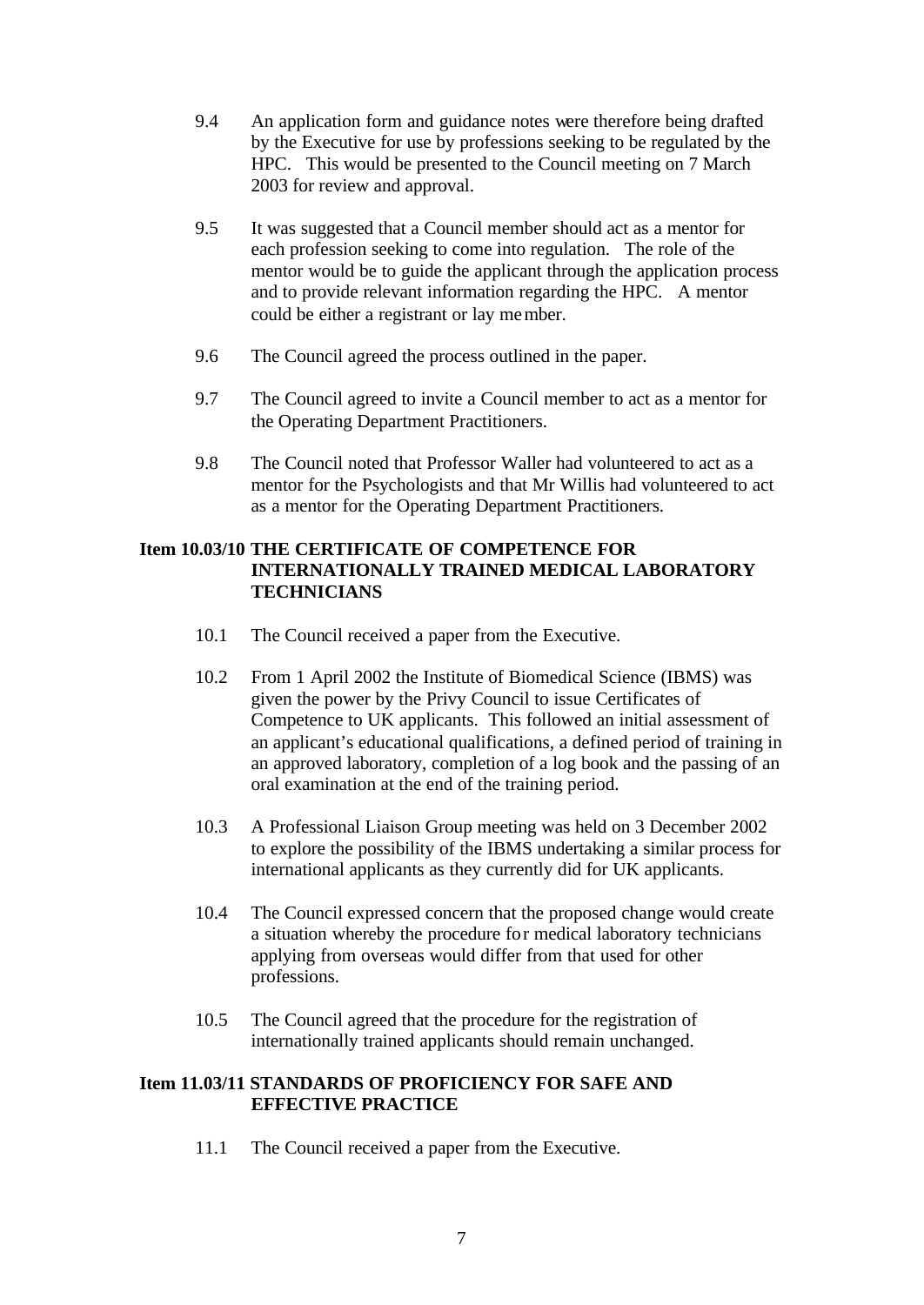- 11.2 Mr Bracken noted that the Health Professions Order 2001 required common standards of proficiency for safe and effective practice to be set for each part of the register. Therefore regardless of how a person came to the HPC seeking registration he or she must be able to meet the minimum standard for safe and effective practice of that profession, or establish that they have practised safely and effectively, before being admitted to the register.
- 11.3 Mr Bracken agreed to clarify the statement contained in the final paragraph that 'as safe and effective practice requirement was an admission standard which related to clinical competence, all registrants must continue to be able to meet the standards of proficiency required of a newly qualified practitioner in order to remain on the register' and to present a paper to the 7 March 2003 meeting of Council regarding this issue.

#### **Action: JB**

#### **Item 12.03/12 REPORT ON PROFESSIONAL INDEMNITY INSURANCE**

- 12.1 The Council received a paper from the Executive.
- 12.2 The Council noted that the new Nursing and Midwifery Council had informed the Council that it had received a legal opinion that there should be a clause in their Statement of Good Character, Conduct and Health that nurses, midwives and health visitors should have professional indemnity insurance.
- 12.3 The Nursing and Midwifery Council had decided to include this as an advisory item in the Statement.
- 12.4 Following the recommendation of the Conduct and Competence Implementation Working Party the Council agreed that an item on professional indemnity should not be included in the Statement of Good Character, Conduct and Health. The Council also agreed that registrants be strongly advised in accompanying explanatory leaflets, to obtain such insurance, and that the public, in the appropriate explanatory leaflets and brochures, be advised to satisfy themselves, when they were considering consulting or seeking treatment from practitioners in private practice registered with the Council, that these registrants be so covered.

#### **Item 13.03/13 STATEMENT OF GOOD CHARACTER, CONDUCT AND HEALTH**

13.1 The Council received a paper from the Executive.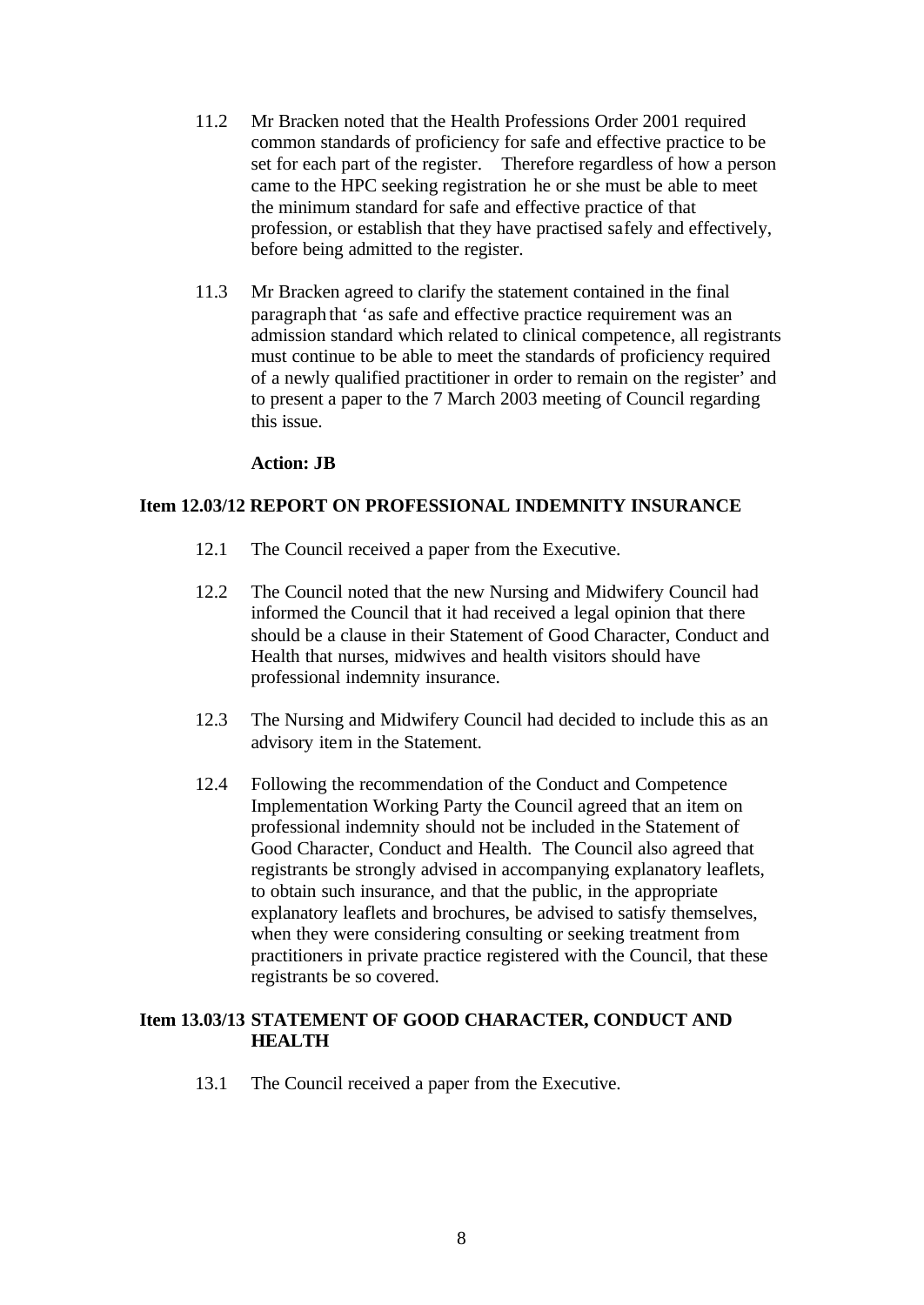13.2 The Council agreed the statement subject to a number of minor amendments and a change to the layout and numbering of the document.

# **Action: TB**

#### **Item 14.03/14 PARTNERSHIP WORKING ARRANGEMENTS (ENGLAND)**

- 14.1 The Council received a paper from the Executive.
- 14.2 The Council noted that the Department of Health (DH) had been working with higher education, the professional bodies, the Workforce Development Confederations and the Nursing and Midwifery Council for some time to facilitate a more streamlined approach to the approval and monitoring of DH funded education and training provision in England. (Equivalent initiatives were being pursued in the other UK countries, but are at different stages of development).
- 14.3 The Department of Health was asking for a joint letter to be signed by itself and the two regulatory bodies (HPC and NMC) committing themselves publicly for their part to engage in the proposed arrangements.
- 14.4 The Council agreed that Professor Brook sign the proposed letter.

#### **Action: NB**

# **Item 15.03/15 UPDATE TO THE COUNCIL ON EUROPEAN DIRECTIVES EEC 89/48 AND 92/51**

15.1 The Council received a paper from the Executive.

# **Item 16.03/16 MINUTES OF THE CONDUCT AND COMPETENCE IMPLEMENTATION WORKING PARTY HELD ON 28 NOVEMBER 2002**

16.1 The Council received the minutes of the Conduct and Competence Implementation Working Party held on 28 November 2002.

# **Item 17.03/17 MINUTES OF THE CONDUCT AND COMPETENCE IMPLEMENTATION WORKING PARTY HELD ON 7 JANUARY 2003**

17.1 The Council received the minutes of the Conduct and Competence Implementation Working Party held on 7 January 2003.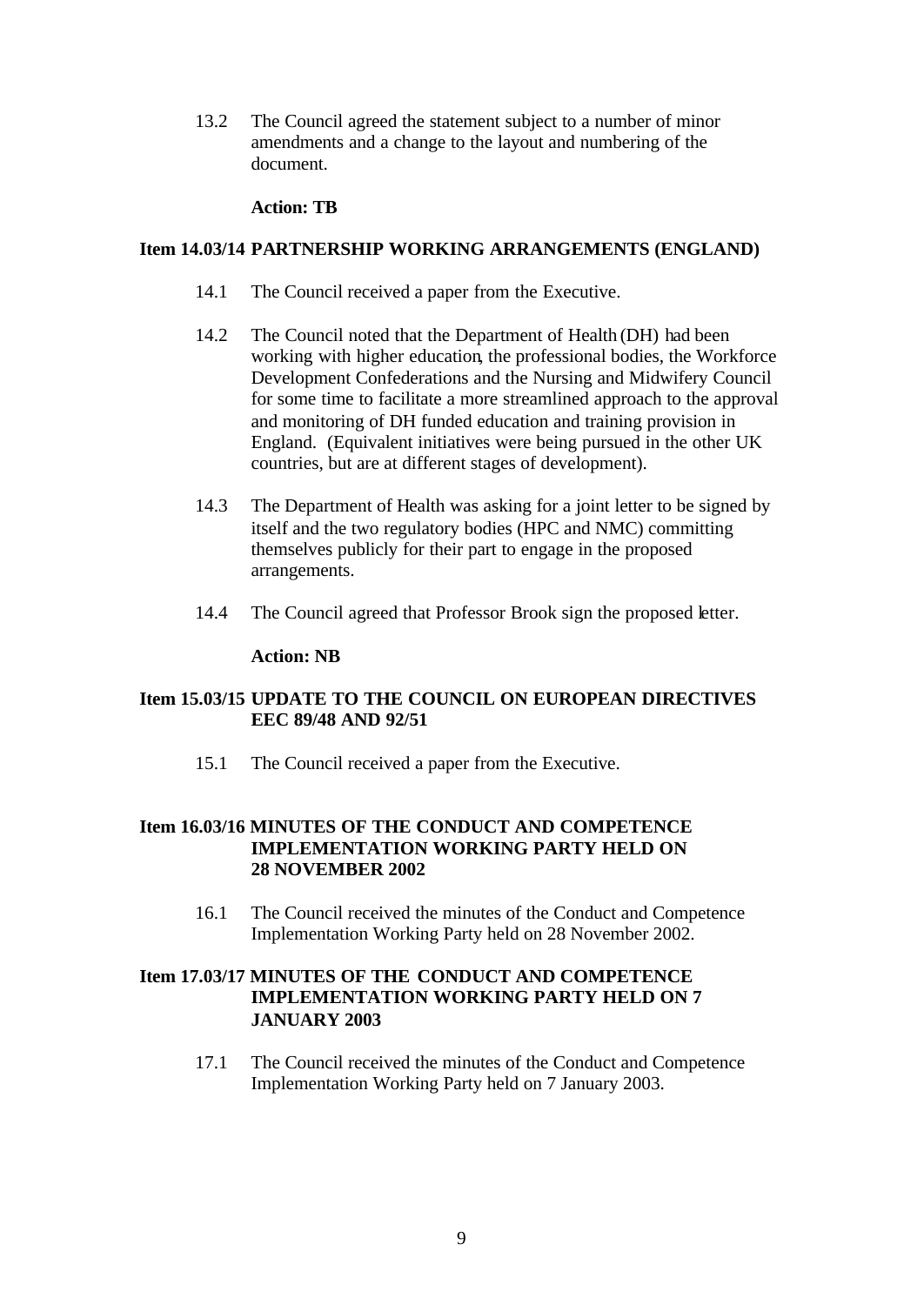17.2 The Council requested the Secretary of the Conduct and Competence Committee to keep copies of the codes of conduct issued by the professional bodies for all the professions regulated by the HPC.

#### **Action: TB**

# **Item 18.03/18 MINUTES OF THE HEALTH IMPLEMENTATION WORKING PARTY HELD ON 19 DECEMBER 2002**

The Council received the minutes of the Health Implementation Working Party held on 19 December 2002.

### **Item 19.03/19 REPORT ON R V DISCIPLINARY COMMITTEE OF THE CHIROPODISTS BOARD EX PARTE HEALTH PROFESSIONS COUNCIL 2002**

- 19.1 The Council received a report.
- 19.2 The Council congratulated Mr Caplan on his success in conducting the review.

#### **Item 20.03/20 ANY OTHER BUSINESS**

- 20.1 Miss Crawford raised the issue of communication between the HPC and the professional bodies. The professional bodies felt that they could contribute to the work of the HPC and felt that contact at Chief Executive to Chief Executive level was extremely important.
- 20.2 Professor Brook noted that since the abolition of the Boards contact with the professional bodies was on a less formal basis. Professional Liaison Groups would be set up as necessary. These could include membership from the professional bodies and would provide advice on strategic issues such as continuing professional development (CPD).
- 20.3 Professor Brook noted that Council and committee meetings were open and that representatives of the professional bodies were very welcome to attend.
- 20.4 With regard to concerns being expressed that the payment of fees to visitors representing the HPC would make it difficult for the professional bodies to recruit visitors, Professor Brook noted that any payments made would be by way of allowances and not fees.
- 20.5 The Council noted that a member of the Executive had been appointed as a point of contact with each professional body. In the future the Chief Executive of the HPC planned to spend 40% of his time on communication issues and however contact could not always take place at Chief Executive level.